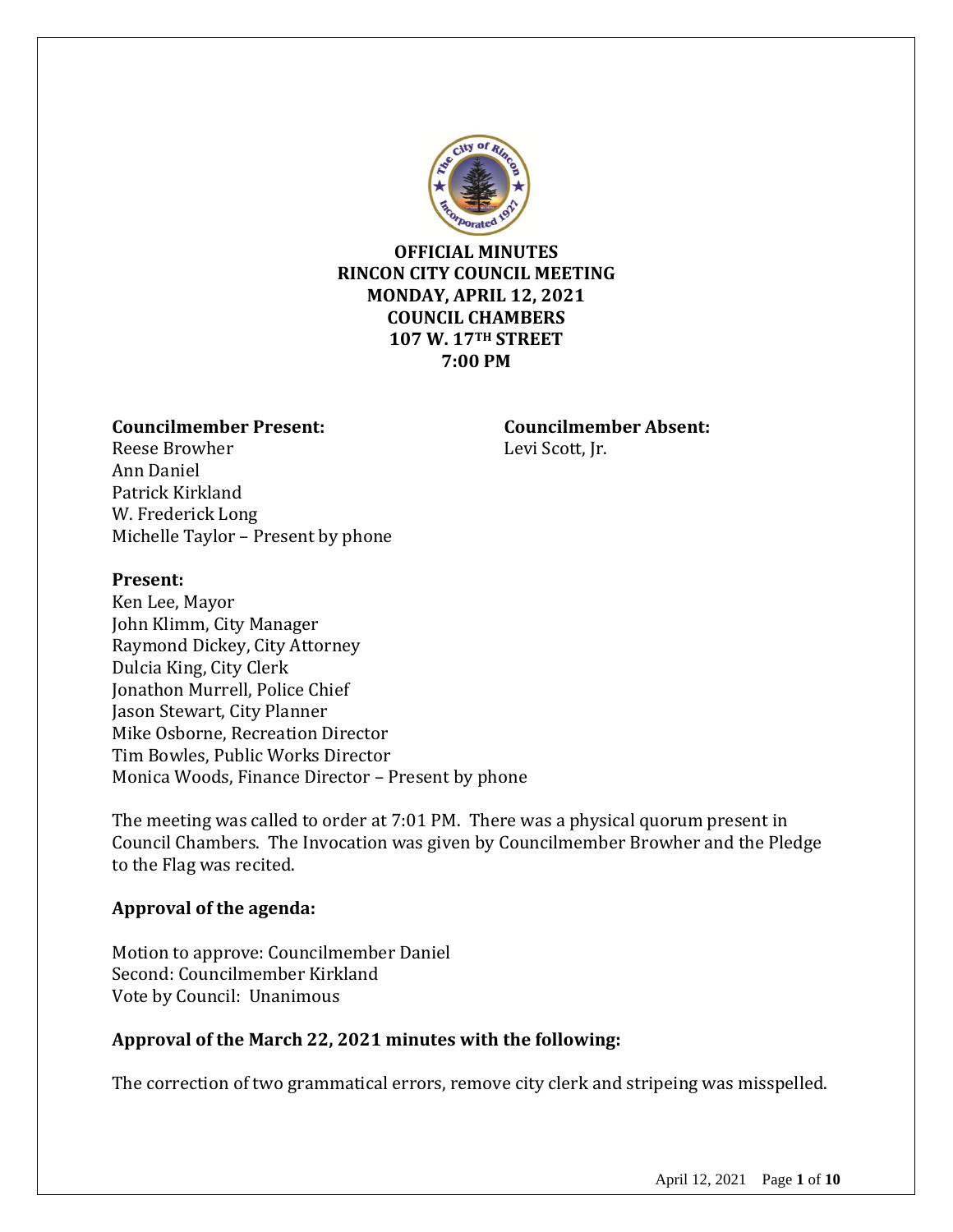Motion to approve: Councilmember Daniel Second: Councilmember Long Vote by Council: Unanimous

# **Public Hearing #1**

*Turn meeting over to public hearing officer, Raymond Dickey:*

Attorney Dickey said it was his understanding that the petition has been withdrawn by the owner, Jason Stewart confirmed.

**Public Hearing on a petition for a Zoning Map Amendment has been filed by Simcoe Investment Group, LLC to rezone 19.05 acres located at 1678 Fort Howard Road from R4 (Single Family Residential) to R5 (Single Family Residential); the property is owned by Rheta Braddy. (Map and Parcel # 04630029)**

## **Public Hearing #2:**

*Turn meeting over to public hearing officer, Raymond Dickey:*

Open public hearing: 7:05 PM

## **Public Hearing on petition for a Zoning Map Amendment filed by Jake Arnsdorff to rezone 1.03 acres located at 139 Ackerman Road (Parcel 3) from GC (General Commercial) to R4 (Single Family Residential); the property is owned by Jacob Jerry and Kimberly D Arnsdorff. (Map and Parcel # R2710005B00)**

Jake Arnsdorff, Union Springs Rd, he wants to rezone this back to residential. Mr. Stewart said Planning and Zoning and staff recommend approval. Attorney Dickey asked was an advertisement placed in the legal organ, was a sign placed and were the surrounding properties notified, Mr. Stewart said yes. Mayor Lee asked was parcel 1 (which is not on the agenda) going to be rezoned also. Mr. Arnsdorff said he sold that property about two weeks ago, he imagines the new owners may want to rezone it. Resident Robert Hall, Rosemont Drive had questions about which property was being rezoned and wanted to know if drainage would affect his residence. Mr. Stewart said there is nothing on the site right now.

Close public hearing: 7:13 PM

*Turn the meeting back over to Mayor Lee.*

**First Reading on a petition for a Zoning Map Amendment has been filed by Jake Arnsdorff to rezone 1.03 acres located at 139 Ackerman Road (Parcel 3) from GC (General Commercial) to R4 (Single Family Residential); the property is owned by Jacob Jerry and Kimberly D Arnsdorff. (Map and Parcel # R2710005B00)**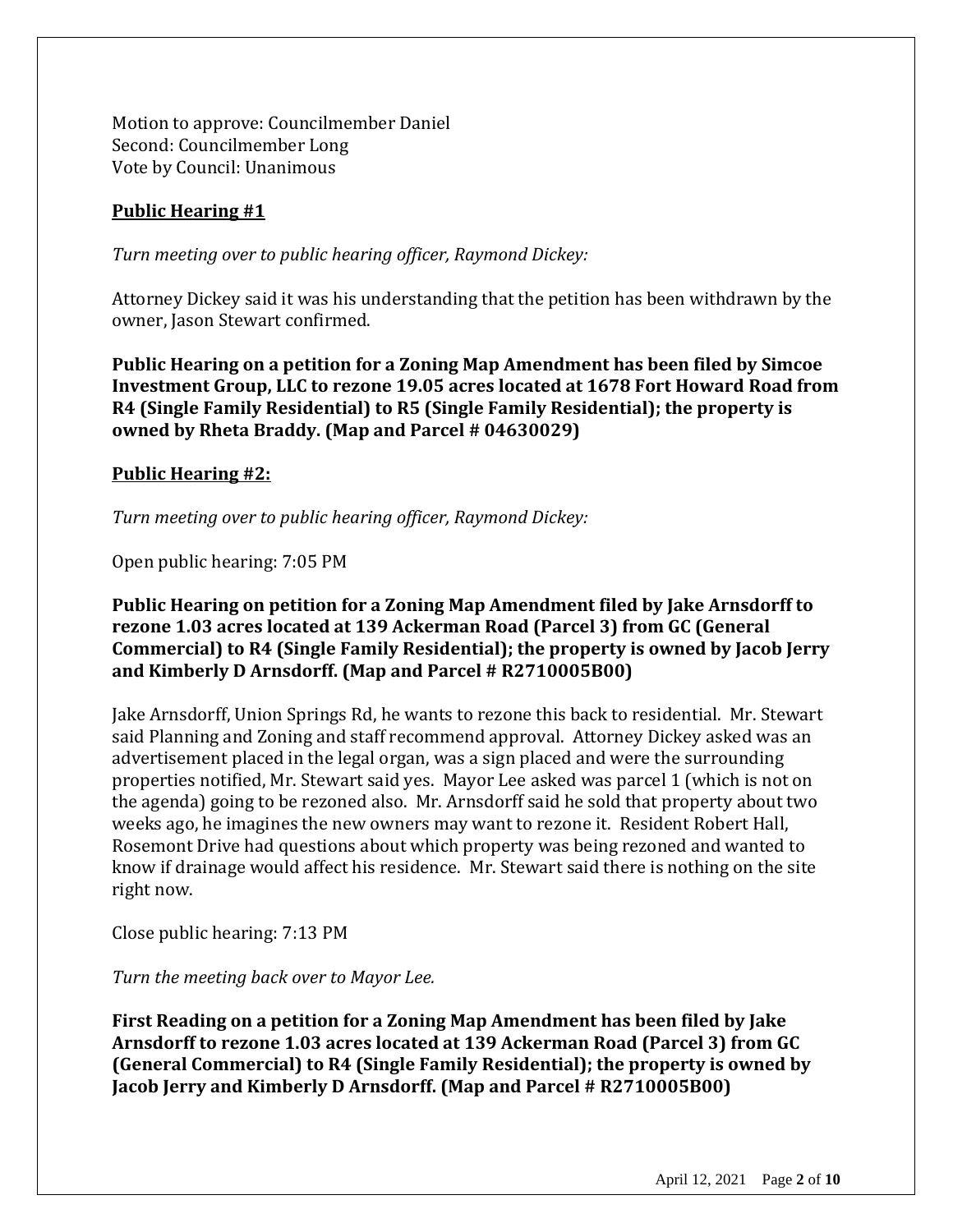Motion to approve: Councilmember Browher Second: Councilmember Long Vote by Council: Unanimous

## **Public Hearing #3:**

*Turn meeting over to public hearing officer, Raymond Dickey:*

Open public hearing: 7:14 PM

**Public Hearing on petition for a Zoning Map Amendment filed by Jake Arnsdorff to rezone 1.03 acres located at 139 Ackerman Road (Parcel 2) from GC (General Commercial) to R4 (Single Family Residential); the property is owned by Jacob Jerry and Kimberly D Arnsdorff. (Map and Parcel # R2710005)**

Mr. Arnsdorff said there is a family that lives on one lot and they want to buy this one. Mr. Stewart said the Planning & Zoning Board and staff recommend approval.

Close public hearing: 7:16 PM

*Turn the meeting back over to Mayor Lee.*

**First Reading on a petition for a Zoning Map Amendment has been filed by Jake Arnsdorff to rezone 1.03 acres located at 139 Ackerman Road (Parcel 2) from GC (General Commercial) to R4 (Single Family Residential); the property is owned by Jacob Jerry and Kimberly D Arnsdorff. (Map and Parcel # R2710005)**

Motion to approve: Councilmember Daniel Second: Councilmember Browher Vote by Council: Unanimous

#### **Presentations**

Damon Rahn, Rincon representative on the Effingham County Industrial Development Authority and Brant Herndon executive director of IDA were present to give an update on the IDA.

Chief Murrell recognized Corporal Kurtis Smith and Office Marquise Parker for their response to a call on March 23 for a gun on Bayberry Lane. They received letters of accommodation for showing control and officer safety. Mayor Lee thanked both for what they did and what they continue to do for the City.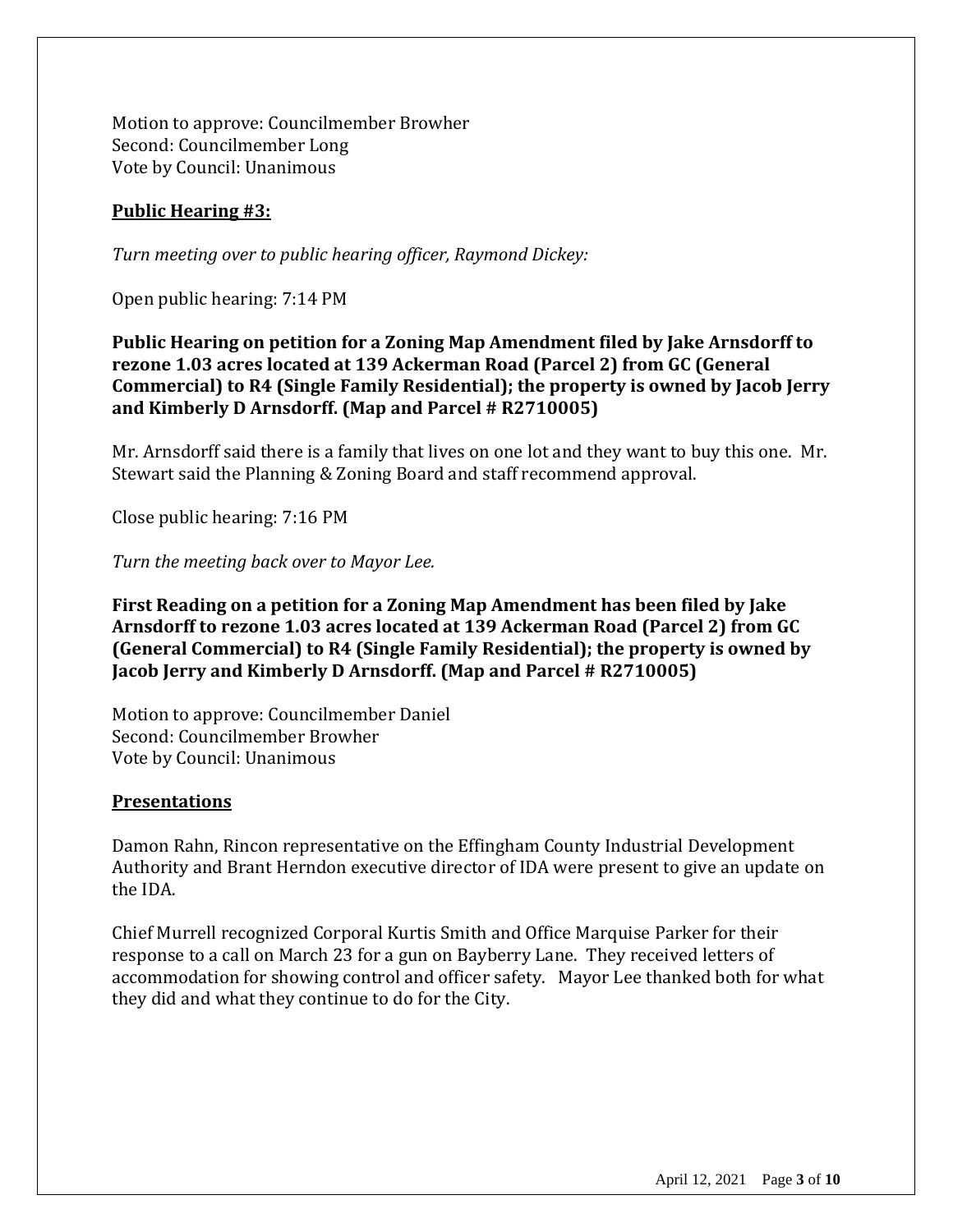#### **Old Business:**

**1. Request the approval for Blue Line Solutions to install Automated Speed Enforcement Technology (ASET) in the Rincon Elementary school zone on Fort Howard Road and the Rincon Learning Center school zone on North Columbia Avenue. (Tabled at the 3/22/2021 meeting.)**

Remove from table: Councilmember Kirkland Second: Councilmember Daniel Vote by Council: Unanimous

Mayor Lee said there were some questions and clarification needed on a few things. Mr. Klimm said we had a workshop to discuss the proposal; the representatives from Blue Line Solutions are here to answer some of the concerns and any additional questions. Ryan Moore and Cam Reed were present. Councilmember Kirkland asked has the city attorney had a chance to review the contract. Attorney Dickey said a draft contract was sent over and we need to discuss some things. He needs to know if Council is willing to go forward tonight so we can bring the contract back for final approval. Mr. Reed explained the Gerard Ohio Lawsuit that was brought up at the last Council meeting. This was in reference to construction zones in the city not school zones. Some of the things we do to make sure there are no problems in a Georgia school zone are: all of the permits go through GDOT, they do site surveys and make sure the speed limits are correct. There are warning signs coming into the school zone, then flashing school zone lights and in addition they do radar speed sign showing how fast you are going. Also they do not process citations until the next day, because something may come up where the school was closed due to an emergency then the Chief can call and let them know not to issue the citations. Councilmember Taylor asked are the other municipalities participating in this, yes.

Matthew Spaccarelli, resident read a letter that he wrote against this proposal. He had a chance to speak to Chief Murrell agrees that what he is trying to do is a good thing and he supports it, the thing is something of this magnitude if not done correctly has the potential to harm thousands of Rincon residents. He wanted to know if the City followed the competitive bid process; he asked about the sample contract; he submitted an open records request to Blue Line Solutions and has not received a response; the biggest problem he sees is Blue Line Solutions considers themselves as a technology company they don't owe a constitutional right to anyone because they are a private company. He thinks there are better ways of making school zones safer if a problem exist.

Councilmember Taylor said this is good information, she thinks speeding on Highway 21 are ridiculous and that is why she thinks we need it. Councilmember Kirkland agreed with Councilmember Taylor and thanked Mr. Spaccarelli. Councilmember Kirkland said these are the things that they have talked about. The speeds on Highway 21 and Fort Howard Road we cannot control. The Chief is trying and he is getting the officers out there but we are not going to catch all of those speeders on Fort Howard Road, he sees it all the time. We have to have faith in staff to get the contract to where it needs to be for us.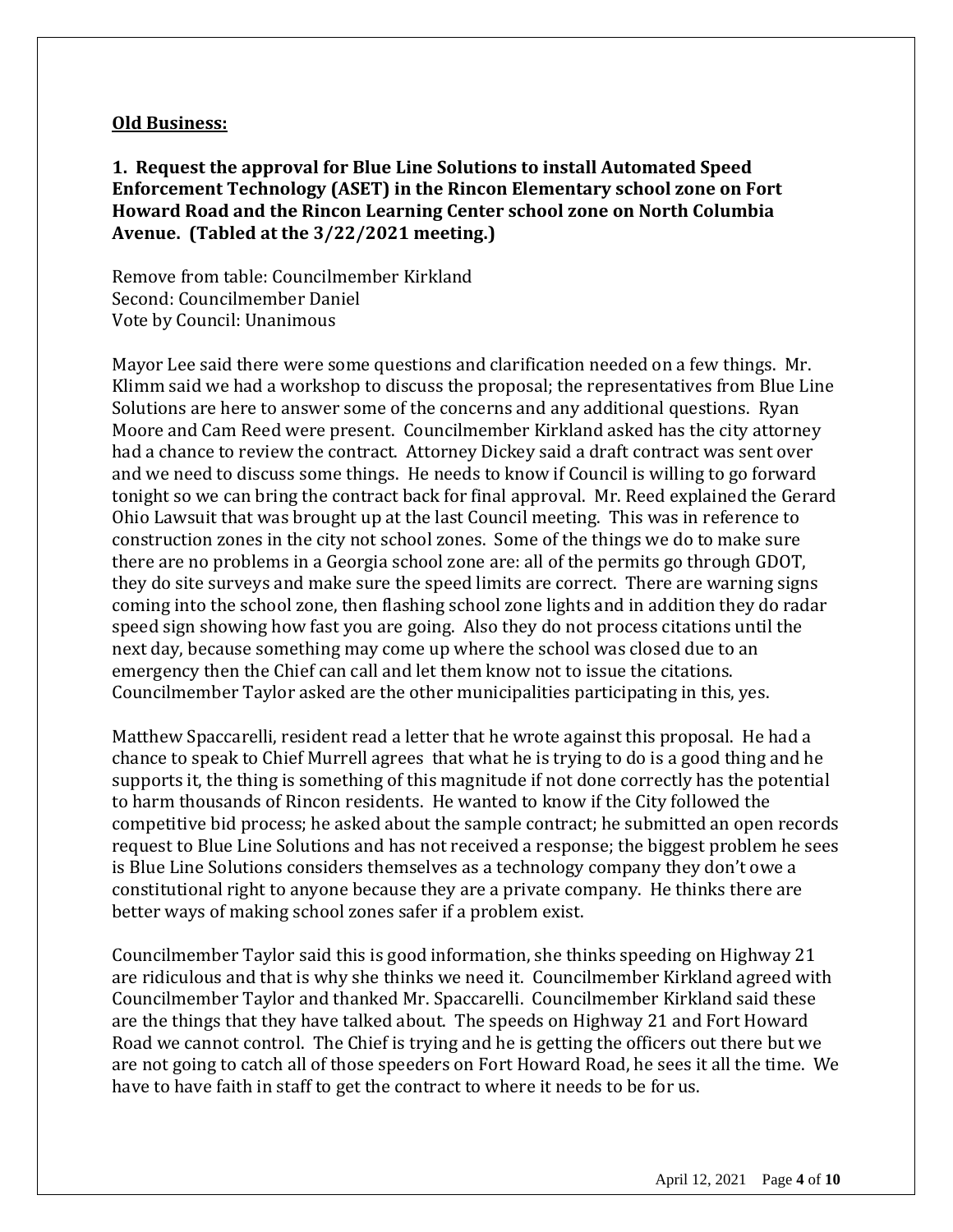Motion to approve subject to contract finalization: Councilmember Kirkland Second: Councilmember Taylor

Attorney Dickey said we will supply Mr. Spaccarelli with the final document that is going to be proposed, the only thing we have at this point is a draft agreement. Draft agreements are not subject to open records. Councilmember Long asked how long the contract term was. Mayor Lee said two years, Attorney Dickey said that is something we will have to address. Councilmember Browher asked how do we enter into a two year agreement, Attorney Dickey said that is the point, that is what we need to bring back to them. Councilmember Browher also asked how Blue Line Solutions approached us, Chief Murrell said he approached Blue Line at a chief's conference. He said he has an uneasy feeling about how the citations will morph from a civil matter into a criminal matter when every resident that starts getting these civil citations in the mail start complaining and asked will we have to have two separate court sessions. Attorney Dickey said yes that is generally what most courts have done. We will probably set a time during our court for civil tickets to be heard. Councilmember Browher asked how often do you calibrate the cameras, Mr. Reed said they calibrate yearly like GA law require, but it does an internal check every day. Chief Murrell said it is the same way with their in car cameras. Councilmember Browher asked about the bidding process, Attorney Dickey said it is a service provided not goods we are not purchasing any items. Mr. Reed said they are the only company that uses LIDAR technology, they are a sole source. Mr. Spaccarelli said the code does include services. Attorney Dickey said we are not buying anything there is no money being exchanged. Chief Murrell said LIDAR is specific to Blue Line Solutions. Mayor Lee asked would all the municipalities and the County come on board at the same time, they are hoping so. Councilmember Long asked how long would this process take for a City employee, Chief Murrell said he would not know until we start issuing the citations. Councilmember Long said he understood that we were only issuing citations during the time when the lights are flashing yellow; Mr. Reed said the tickets will be issued all day during school hours but at the higher speed when the lights are not flashing. Mayor Lee said he did not understand that the tickets will be issued all day. Mr. Reed said this can be done at the City's discretion, if you don't want do it when the lights are not on it is your program. Mr. Spaccarelli informed Council of the times that the lights are flashing according to GDOT and also wanted to let them know he does support what the Chief is trying to do, he didn't want any miscommunications he just wanted to dot the I's and cross the T's. Councilmember Browher asked did the County approve this, yes; did the City of Springfield, not yet; and Guyton, they just signed the contract last week. Councilmember Browher asked Chief Murrell was there a letter from the Sheriff expressing support for this, Chief Murrell said he has talked to the Sheriff and the Chief Deputy and they are in support.

Councilmember Browher said he doesn't mean to drag this out but we are about to enter into something and he hopes we are making the right decision. When people approach him he will tell people to come to the meeting and express their opinions. He asked Attorney Dickey about the civil matter to criminal matter. Attorney Dickey explained it. Councilmember Browher asked at what point will the registration be suspended, Mr. Moore said after the third warning, they have 60 days to pay the first 30 days to pay the second and 30 days to pay the third or contest. Attorney Dickey said they get multiple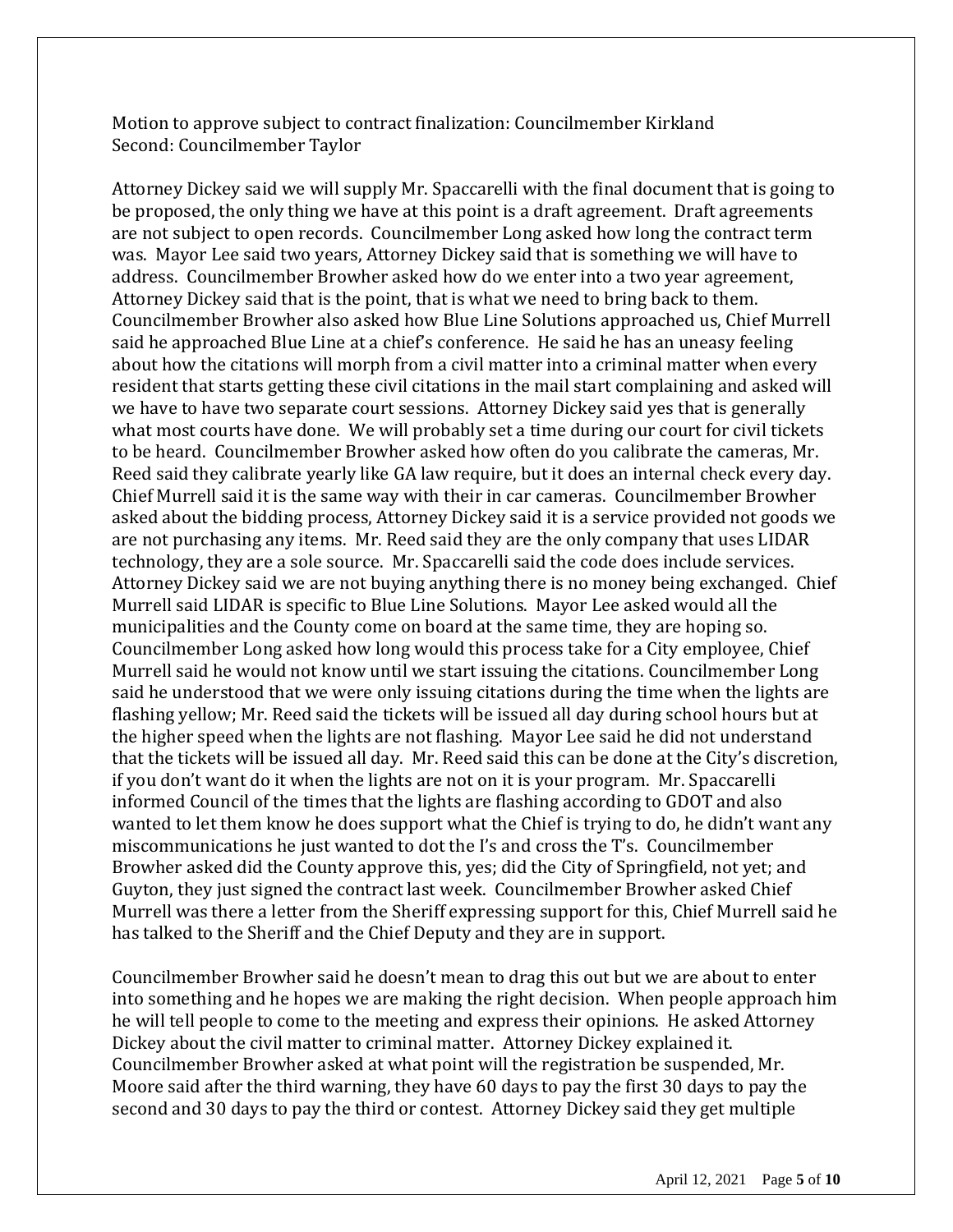notices and if they don't do anything they send it in for registration suspension, once it is sent in, the State of Georgia will send you another letter before suspension. Councilmember Long asked what is the fine for speeding in a school zone, Mr. Reed said it is set by Georgia law \$75 plus \$25 processing fee for the first occurrence. Attorney Dickey said a traffic offense is a criminal charge and normally in a school zone it is an enhanced fine around \$300. Councilmember Browher asked is the tag reader running 24/7, yes. Councilmember Kirkland said yes we want to protect our children and he understands everyone being apprehension but a lot of larger cities have been doing this for years. He is all for keeping our children safe, let the City Attorney and Manager hash out the details with this we want to move forward with trying to keep our children safe. Councilmember Browher said he wants it on the record that his concerns are the civil matter and sending tickets in the mail. This is a huge deal he is concerned about public input, the civil vs. criminal matter, we haven't conducted an independent study, the tag readers running 24/7, the bidding process. He has talked to the Chief, he would rather put two more officers on the street solely dedicated to school zones, he thinks that would be just as effective. Councilmember Kirkland said he does understand all of those, they are valid concerns that we can control. This particular vote was to get the contract so we can start to look at it we don't have to do anything with Blue Line. Attorney Dickey said this is not approval of a contract, but we need something to move forward.

Vote by Council: 4 yes votes, Councilmember Browher voted no

# **2. Request approval of the Service Delivery Stipulation Agreement between the City of Rincon, City of Springfield, City of Guyton and Effingham County. (Tabled at the 3/22/2021 meeting.)**

Remove from the table: Councilmember Daniel Second: Councilmember Long Vote by Council: Unanimous

Mr. Klimm said they have been discussing and negotiating with the county for almost two years. He thanked Attorney Dickey. The document has been reviewed and it is a document that we can support. The remaining issue is the level of service and we need to make sure we receive the same level of services, GIS and emergency medical service, as the county residents and we will continue to be vocal in that regard. Mr. Bowles said we have not been treated on the same level at the County dump, and he has been promised that that would be corrected. We need to include the water and sewer map as it now exist along side of the document. Attorney Dickey said it is a matter of taking the map that was in the existing service delivery and attaching it to this. Councilmember Daniel how long before this is approved. Attorney Dickey said we have gone through an evolution with this thing. There was a push by Springfield; they needed something done for downtown development and we went back and readopted the current service delivery that was forwarded to DCA and they think we have already one but this one accurately reflects what is going on with the County.

Motion to approve: Councilmember Daniel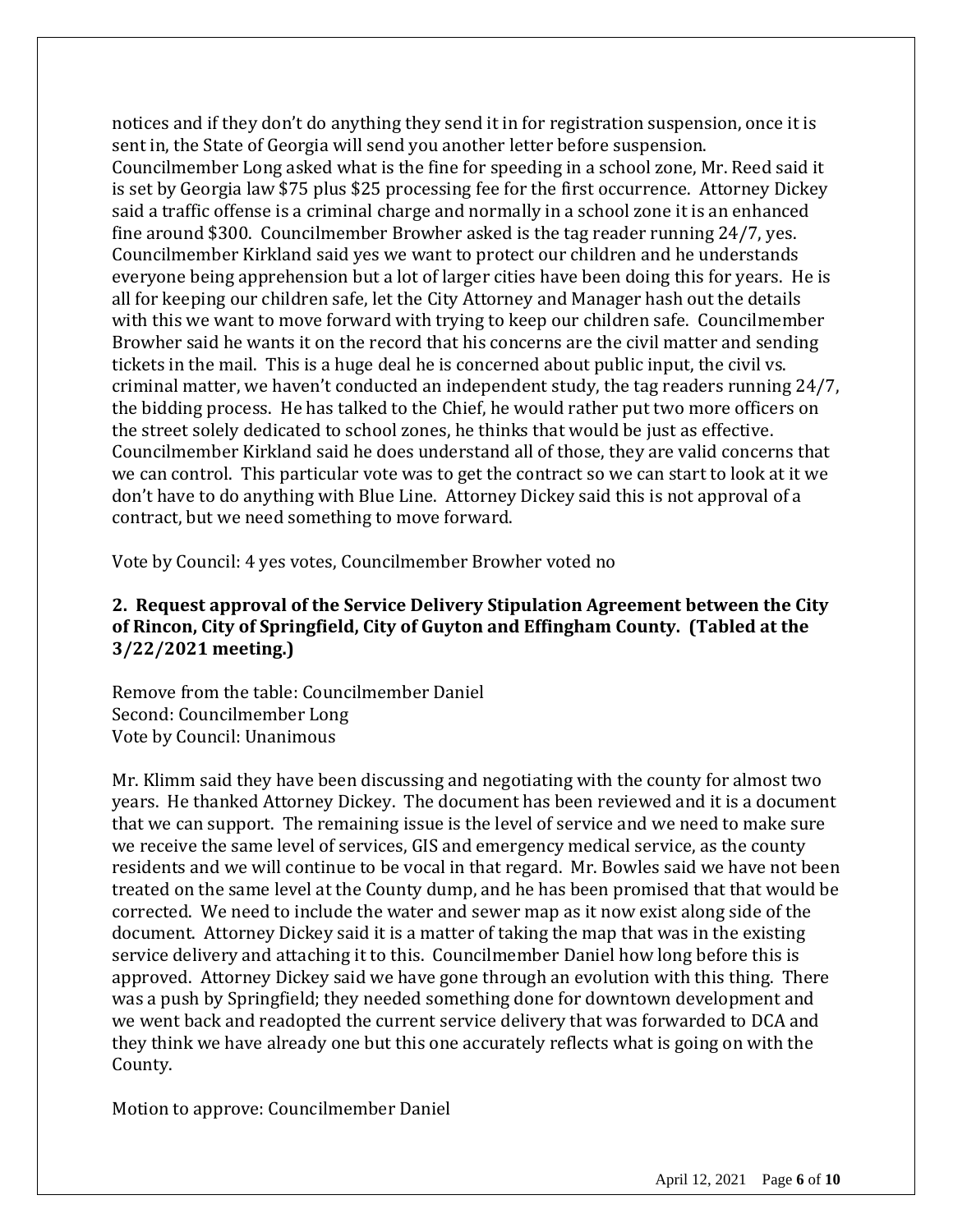Second: Councilmember Browher

Attorney Dickey reminded Council that this is a 1.8 mil rollback difference from the incorporated taxes and the City taxes.

Vote by Council: 4 yes votes, Councilmember Kirkland voted no

#### **New Business:**

## **1. Request approval to renew property and liability insurance with Georgia Interlocal Risk Management Agency (GIRMA) for 2021 in the amount of \$148,394.**

Mr. Klimm said renewal last year was \$136,043 and this year \$148,394.

Motion to approve: Councilmember Browher Second: Councilmember Kirkland

Councilmember Browher asked what other company is out there. Attorney Dickey said there are some that do similar things, but there are some things that GIRMA, because they are a pool, gives more coverage.

Vote by Council: Unanimous

# **2. Request approval to purchase a 2022 F-750 Dump Truck from O.C. Welch Ford in the amount of \$75,613.00. LI# 320.4100.549000**

Mr. Bowles said he has three quotes and O.C. Welch is the lowest bidder.

Motion to approve: Councilmember Long Second: Councilmember Browher

Council Daniel asked was this the correct line item. Mr. Bowles said all capital improvement items are lumped into one line item.

Vote by Council: Unanimous

### **3. Request approval to purchase a 2021 F-250 from O.C Welch Ford in the amount of \$37,795.00. LI# 320.4100.549000**

Mr. Bowles said he has run into a brick wall when it comes to vehicles. Ford has stop making these vehicles and the only dealer that had one was O.C. Welch.

Motion to approve: Councilmember Daniel Second: Councilmember Long Vote by Council: Unanimous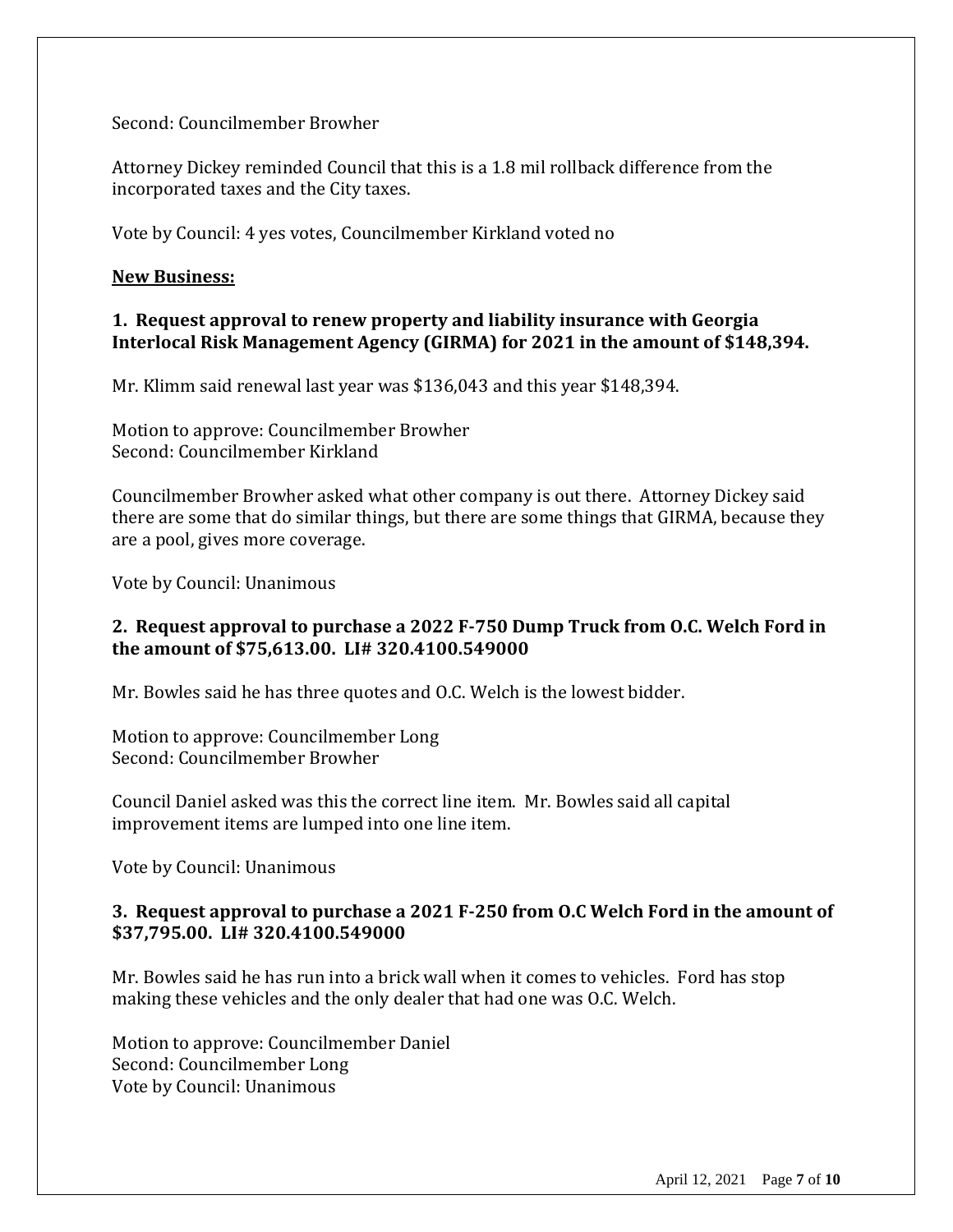## **4. Request approval to purchase two pumps for the Windsong Lift Station from Pro Pump Solutions, Inc. in the amount of \$13,416.00.**

Traditionally we have gone with Flygt Pumps but it is more feasible to go with Pro Pump Solutions. The price of these two from Pro Pump is less than one Flygt.

Motion to approve: Councilmember Browher Second: Councilmember Daniel Vote by Council: Unanimous

## **5. Request approval to amend Council General Policies.**

Mr. Klimm said this resulted in conversations that we had during a workshop. it actually morphed into two changes, one dealing with financial policies and the other with the personnel policy. There lacks discipline in turns of when we do certain things that have a financial impact on the budget. New item 34 means we will only entertain items that impact the budget once a year during the annual budget process with the exception of emergency items.

Motion to approve: Councilmember Kirkland Second: Councilmember Daniel Vote by Council: Unanimous

# **6. Request approval to amend the City of Rincon Personnel Policy, Probationary Period and Separation to add section 30.15 Upgrade and Promotions.**

Mr. Klimm said this issue came out of our conversation about the general policies change. Councilmember Kirkland noted that we don't have any basic standards for upgrades and promotions. When management recommends upgrades or promotions that someone meets minimum standards having been evaluated and exceeding expectations in that evaluation and has held a position for a minimum of one year.

Motion to approve: Councilmember Daniel Second: Councilmember Kirkland Vote by Council: Unanimous

# **7. Administrative Reports:**

**City Manager** – Mr. Klimm recognized the Recreation Department and the job they pulled off over the last week, it was stellar; City Hall staff is participating in the Effingham County Victim Witness Protection Program fundraiser; He is asking that Council consider a workshop on the first Monday in May, there will be an update on the Wastewater Treatment plant expansion, and the Storm water Ordinance; Mr. Stewart and Attorney Dickey are working on the Zoning Ordinance; Mr. Bowles needs to add water update to the workshop agenda.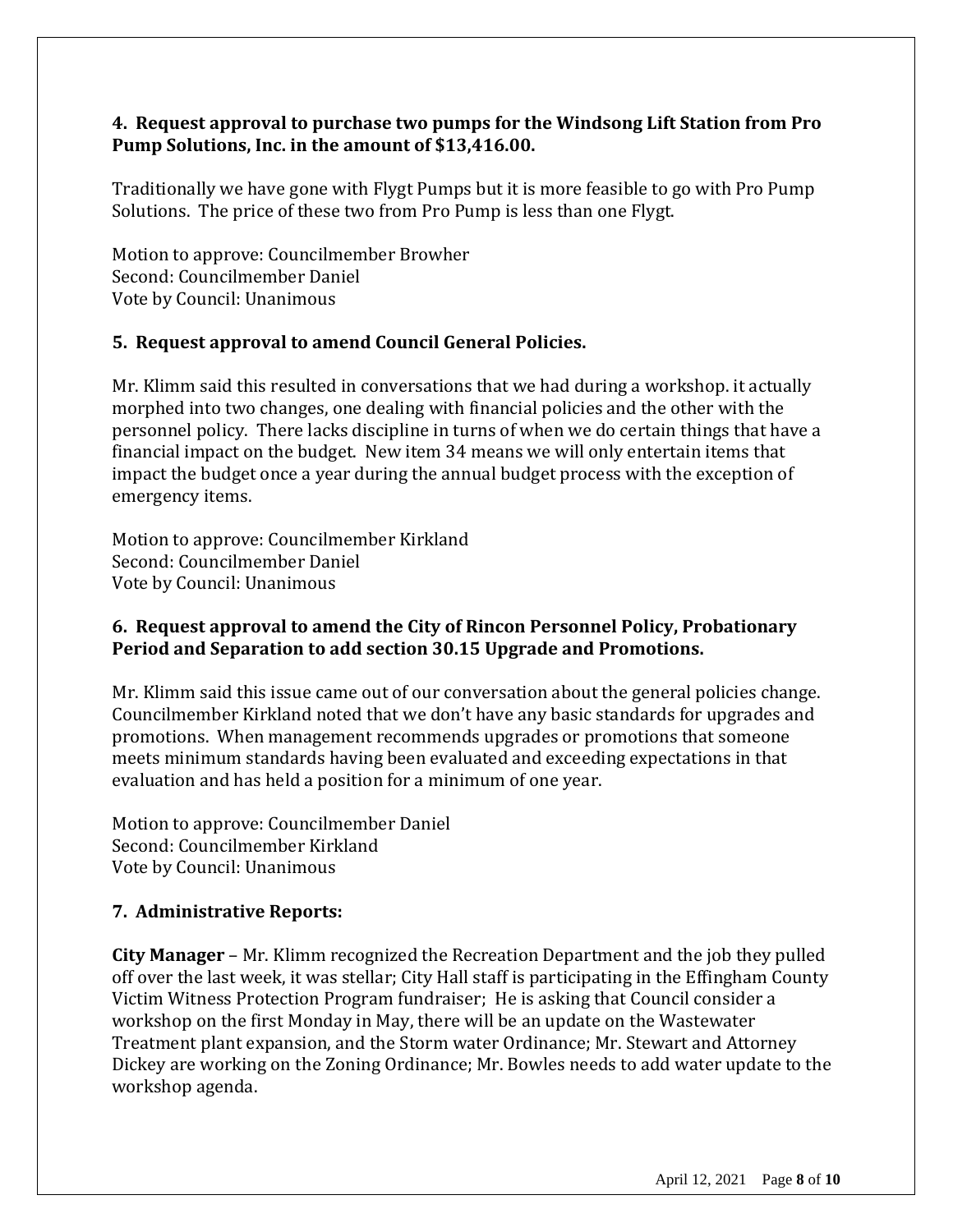**Building/Zoning Dept.** – Councilmember Browher asked about Jersey Mike's and Dunkin Donuts coming to Rincon, Mr. Stewart said he has not been approached by any developer; Councilmember Browher asked about Fort Howard Road and Willowpeg Way, Mr. Bowles said he has seen someone working on the property. Mr. Stewart said he has not heard anything about development; Mayor Lee told Mr. Stewart he appreciates how he is guiding the Planning and Zoning Board and their decisions. He appreciates his recommendation at the Council meetings because he gets a good sense that he has clear direction about what he wants to see us do in the City.

**Recreation Dept.** – Mr. Osborne gave an update on the fair, we took in \$238,291overall but he has not factor in the expenses; Councilmember Taylor commented she had complaints about port a potty's being full and lack of water, we need to plan better for next year; Mr. Osborne said he also had a tournament this past weekend; the hosted an Easter egg hunt; Councilmember Browher thanked Mr. Osborne for coordinating this event.

**Water/Sewer/Public Works** – Mr. Bowles said Georgia Power contractors have finally called on the locates for the Fort Howard Road roundabout; Councilmember Kirkland asked about stripeing on the road by the Golf Course, he said he is waiting on quote; Councilmember Browher asked have we had any complaints about lighting by Dollar General and JMS electrical at the roundabout, it is pretty bright. Chief Murrell said he has not heard anything, Mr. Bowles said the store lights are bright. Attorney Dickey said that is not in the City.

**Finance** – Councilmember Daniel noted Worker's Compensation numbers for each department were high, Mr. Klimm said right before Derrick Cowart left he felt we should be charging each department for worker's compensation and not one central line item number. The auditors are on site and everything is going as planned.

**Mayor and Council** – Councilmember Kirkland asked were there any updates from the TSPLOST projects, Mr. Klimm said he just received an email and he will forward it Council tomorrow; Councilmember Browher asked how Lost Plantation was doing, Mr. Klimm said he will get with Jimmy Powell sometime this week to come up with a format for a monthly report, his biggest challenge is how to control the Bistro. Also they have had some complaints about one of the ponds and they are working on cleaning it; Mayor Lee said the course is looking good right now, he mentioned the Rotary Club tournament being at Black Creek and not supporting the local golf course and he doesn't understand why they are not using us.

Councilmember Browher said on Blue Line Solutions, these are all policies we need to hold everyone equally responsible, including employees. We need to make sure we have a policy in place before the tickets are mailed to our residents.

Councilmember Long said the Governor has lifted mask mandates are we still requiring employees to wear mask, Mr. Klimm said that would be up to Council. Councilmember Browher said we can reevaluate this at a later time.